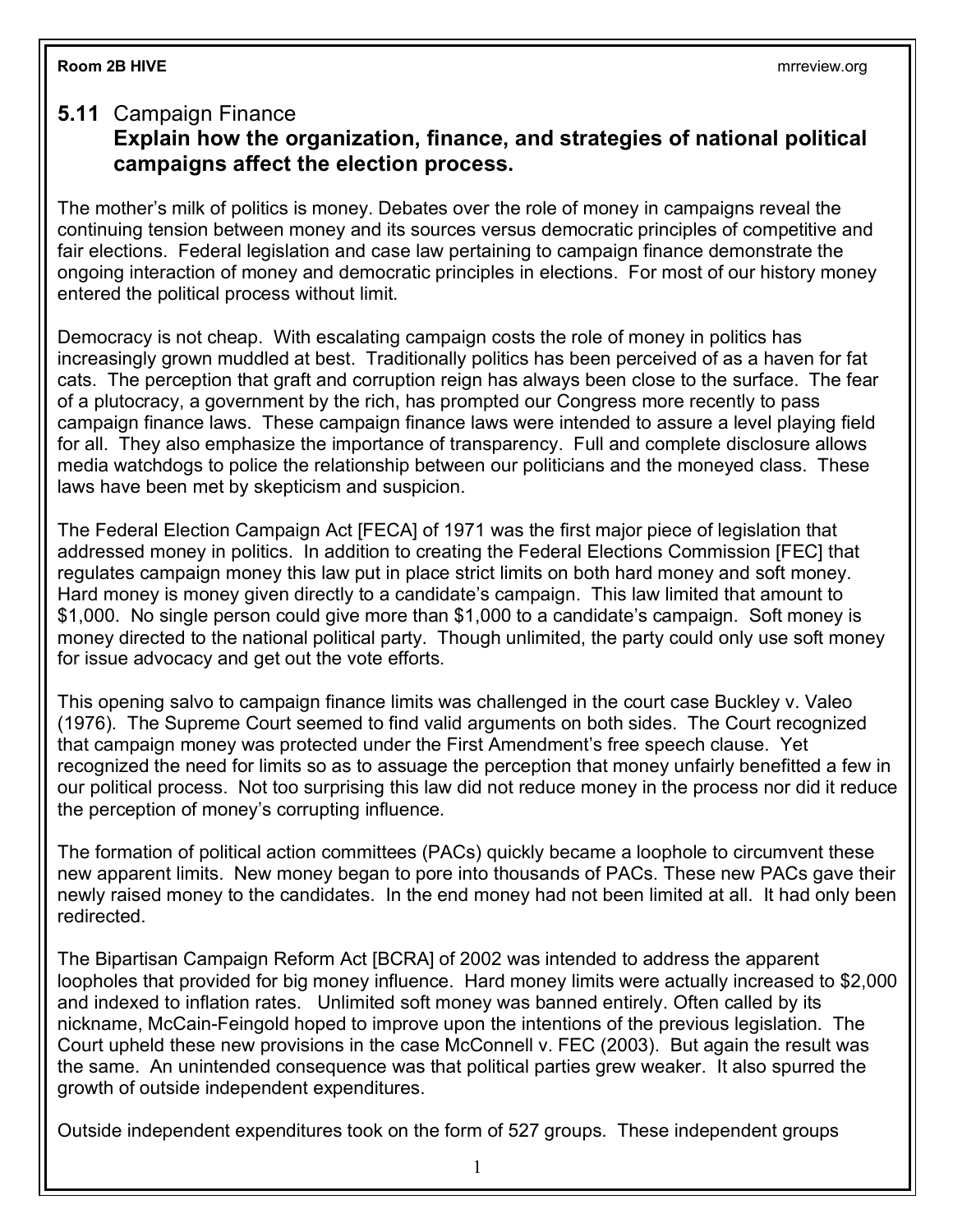cannot work directly with the candidates nor can they funnel money to their respective campaigns. They can, however, collect unlimited amounts of money and use it to run ads that promote political candidates and their positions. Today these 527 groups have grown more and more significant to the political process.

The U.S. Supreme Court in *Citizens United* v. *FEC* (2010) accentuated the volatile split over those who see campaign money as an absolute First Amendment right and those who see money as a danger to fair elections. In their majority opinion, the Court essentially endorsed both individual and corporate participation with independent Super PACs. Justice Kennedy, writing for the majority said:

*There is simply no support for the view that the First Amendment, as originally understood, would permit the suppression of political speech by media corporations. The Framers may not have anticipated modern business and media corporations…Yet television networks and major newspapers owned by media corporations have become the most important means of mass communication in modern times. The First Amendment was certainly not understood to condone the suppression of political speech in society's most salient media. It was understood as a response to the repression of speech and the press that had existed in England and the heavy taxes on the press that were imposed in the colonies…The great debates between the Federalists and the Anti-Federalists over our founding document were published and expressed in the most important means of mass communication of that era—newspapers owned by individuals…At the founding, speech was open, comprehensive, and vital to society's definition of itself; there were no limits on the sources of speech and knowledge…The Framers may have been unaware of certain types of speakers or forms of communication, but that does not mean that those speakers and media are entitled to less First Amendment protection than those types of speakers and media that provided the means of communicating political ideas when the Bill of Rights was adopted…*

*When Government seeks to use its full power, including the criminal law, to command where a person may get his or her information or what distrusted source he or she may not hear, it uses censorship to control thought. This is unlawful. The First Amendment confirms the freedom to think for ourselves.*

On the contrary, Justice Stevens for the minority wrote:

*The majority's approach to corporate electioneering marks a dramatic break from our past. Congress has placed special limitations on campaign spending by corporations ever since the passage of the Tillman Act in 1907…We have unanimously concluded that this "reflects a permissible assessment of the dangers posed by those entities to the electoral process," …and have accepted the "legislative judgment that the special characteristics of the corporate structure require particularly careful regulation"… Court today rejects a century of history when it treats the distinction between corporate and individual campaign spending as an invidious novelty…Relying largely on individual dissenting opinions, the majority blazes through our precedents, overruling or disavowing a body of case law…The Court's ruling threatens to undermine the integrity of elected institutions across the Nation.*

Debates over the role of money in campaigns, like in the *Citizens United* case, reveal the continuing tension between money and its sources versus democratic principles of competitive and fair